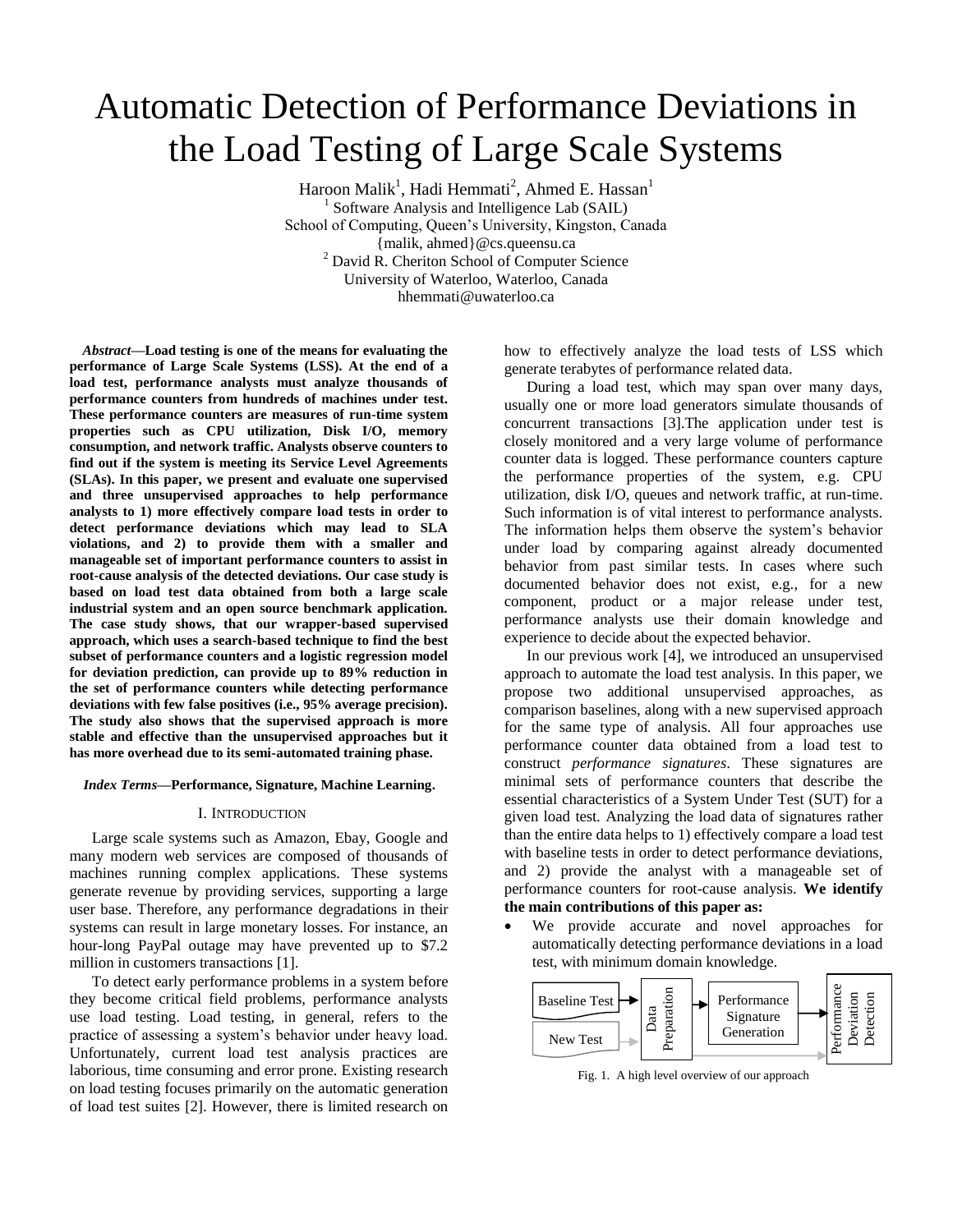In both industrial and open-source settings, we empirically evaluate and compare the effectiveness of our approaches and show that we can achieve up to 95% average precision and 94% average recall.

# II. AUTOMATED ANALYSIS OF LOAD TESTS

A typical load test consists of a) test environment setup, b) load generation, c) load test execution, and d) load test analysis, which is the focus of this paper. In practice, analysts use personal judgment together with the opinion of experts and senior analysts, to decide whether the results of a load test show any deviation from a baseline or not. However, extensive knowledge of the subsystems and their related counters is required for thoroughly analyzing the performance counter data and to timely isolate performance problems [5] [4]. Therefore, in this paper, we propose and compare automated approaches for performance deviation detection. These approaches help analysts analyze load test results more effectively, and provide them with a smaller and manageable set of important performance counters to assist in the root-cause analysis of the deviations.

Our high-level approach, shown in Fig.1, is based on reducing the size of the performance counter data to a small signature and comparing the signature of a load test with the signature of its baseline test. As discussed, the signaturebased approach is chosen to assist the analyst in further rootcause analysis. It is much easier to inspect a few performance counters than to inspect the entire (hundreds or thousands) set of counters that are recorded during a test.

The deviation detection process starts with preparing performance data of the load test and the baseline test. One of the main reasons for data preparation is to deal with the 'missing data'. Due to the distributed nature of large scale systems, performance counter data may miss some data or contain empty counter variables. A performance counter data is missing when performance monitors fail to record some observations of a performance counter variable (e.g. % CPU Utilization) due to reasons such as bandwidth congestion, system freeze, or overflow of I/O buffers. A counter variable is entirely empty when a resource under monitoring cannot start the service for collecting counter values. We sanitize the performance counter data by removing empty counter variables. The missing performance counter data is handled through the use of list-wise deletion, i.e. excluding the entire record if any single performance counter value is missing in the record [6].

To shrink the data to the important counters, a performance counter signature is generated from the list of performance counters of the baseline test, which can be seen as a dimension reduction problem. Next, a similar set of counters is extracted from the new load test run. In case, a performance counter that is part of the baseline load test signature cannot be extracted from the new load test run, the respective performance counter is eliminated from the baseline signature. The signature cannot be extracted from the new load test due to numerous reasons such as:

| <b>Type</b>       | <b>Signature generation</b> | <b>Deviation detection</b>      |  |  |  |
|-------------------|-----------------------------|---------------------------------|--|--|--|
|                   | Random sampling             |                                 |  |  |  |
| Un-<br>supervised | Clustering (K-Means)        | <b>Control Chart</b>            |  |  |  |
|                   | <b>PCA</b>                  | PCA Weights ( <i>loadings</i> ) |  |  |  |
| Supervised        | <b>WRAPPER</b>              | Logistic regression             |  |  |  |

a) the removal of counter data during data preparation, b) the failure of logging as performance counter resources may become unavailable during the course of a test (unreachable due to bandwidth saturation or network problem), and c) the inability of the monitoring agent to start a thread at a monitoring station to sample a resource. Finally, the values of the signature (selected performance counters) of the current load test are compared with the baseline test data. The deviations are reported as anomalies and the signature is sent for investigation a part of the root-cause analysis.

TABLE I summarizes our approaches. We use two basic dimension reduction algorithms, random and clustering, mostly as baseline of comparison for signature generation. We also introduce two more advanced approaches, one supervised (WRAPPER) and one unsupervised (PCA), to explore the possibility of improving the baselines. We keep the baseline deviation detection approaches as simple as possible by using the simple and yet effective control chart [7]. We could have used control charts for the advanced deviation detection approaches as well; however, we decided to use customized deviation detection techniques per approach to maximize their effectiveness. We use PCA weights for the PCA approach and logistic regression for the WRAPPER approach. These techniques make use of the readily available information per approach. In the rest of this section, we explain these approaches in more detail.

Note that all these approaches require the data preparation step. In addition, the supervised approach needs the normal and abnormal performance counter values to be labeled in some baseline tests. However, the unsupervised approaches do not need any such extra knowledge.

## *A. Random Sampling Approach*

*Motivation:* This approach uses a random sampling algorithm for signature generation and a control chart for performance deviation detection. The motivation behind this approach is to use the most basic baseline for comparing the performance against our other proposed anomaly detection approaches.

*Signature Generation:* The simplest approach to reduce the performance counters and make a small signature is to randomly select some counters from the pool of all performance counters recorded during a load test. The only question left to answer for random sampling is the number of counters to select. We use 20 performance counters to construct a signature. This comes from our experience with practitioners (performance analysts of our industrial partner) and their "preferred" maximum manageable signature size. Note that, generally, this maximum size depends on the testers" preferences and the systems size. We also look into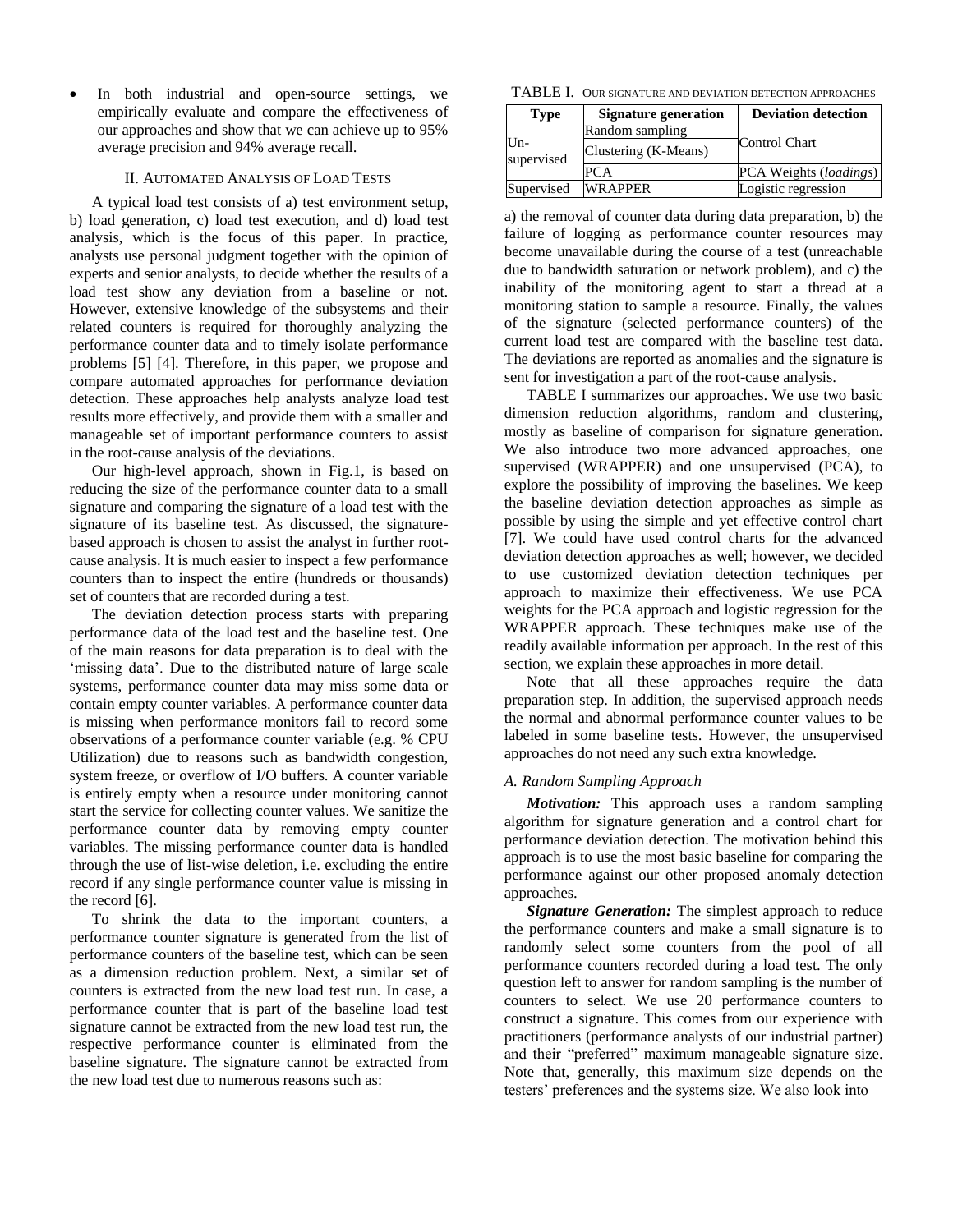

the effect of signature size more carefully in the stability analysis section (section IV.C).

*Deviation Detection:* In this approach, automatic detection of performance deviations between a baseline load test and a new load test is determined by comparing the performance signatures based on a statistical quality control technique called "*control charts*" [7]. Control charts use control limits to represent the limits of variation that should be expected from a *process*. When a *process* is within the controlled limits, any variation is normal. Outside limit variations, however, considered as deviations. We used control charts due to its previous success in analyzing load tests [7]. We drive the control limits of a control chart from the baseline load test, per performance counter. If there is any observed value of the counter of a new load test that violates the control limits, then the test is marked as deviated. For a given performance counter, the *Central Limit* (CL) of a control chart is the median of all values of the performance counter in the baseline test. The *Upper/Lower Control Limit* (U/LCL) is the upper/lower limit of the range of a counter under the normal behavior of the system. A common choice to detect performance violations using control charts is to use  $10<sup>th</sup>$  and  $90<sup>th</sup>$  percentiles to identify LCL and UCL [7]. A *violation ratio*, which is used as a threshold for *deviation* detection, is the percentage of the performance violations over the entire data points.

Let us explain the use of control charts for deviation detection with an example. Fig. 2 shows an example where performance counter "A" of a baseline load test has eleven instances <11,10,5,6,7,8,6,10,13,9,3>. The LCL (10th percentile), CL (median), and UCL (90th percentile) for the baseline are 4, 8, and 12, respectively. The values of the counter for the new load test are  $\langle 2,3,6,7,4,14,10,9,1,13,4 \rangle$ . The violations are load test values that are greater than the baseline's UCL (12) or smaller than its LCL (4). Hence, in this example, the violation ratio of the new load test is  $6/11=54\%$ . Note that it is important to set the threshold higher than the violation ratio of the baseline load test itself  $(2/11= 18\%)$ . For example, assuming 20% as the threshold, the new load test is marked as deviated.

## *B. Clustering (K-Means) Approach*

*Motivation:* Performance counter data for a load test is highly correlated. There are many counters that essentially measure a common performance characteristic. For example counters such as *"Processor time", "Total processor time", and "processor total privileged time"* are basically measuring the processor utilization. One of the most common practices for removing correlated parameters (in our case, performance counters) is clustering. Using a clustering algorithm, one can group performance counters based on a measure of similarities, such that the highly similar counters are in the same groups. Then, to reduce the dimensionality of the data and to generate a small signature, one can select one representative counter per group. We now detail the "signature generation" step of our "Clustering" approach.

*Signature Generation:* The clustering algorithm used in our approach is the well-known K-Means [8]*.* It is chosen because of its simple implementation and the wide usage for numerical data clustering, especially performance data clustering [8].

The *K-Means* clustering takes *n* performance counters and *k* number of clusters to find, as input. Each performance counter is represented by a vector of its values for different data items. The clustering algorithm groups the counters into *k* clusters with the objective of minimizing the squared error, the sum of the squared Euclidean distance of each vector from the *centroid* of its cluster. The signature of a baseline load test is then composed of the representative counters (the centroids of each cluster).

*Deviation Detection:* This approach uses the same Control-Chart explained in the Random-Sampling approach.

## *C. PCA Approach*

*Motivation:* In this approach, Principal Component Analysis (PCA) [9], a robust and scalable statistical algorithm, is used as a more advanced technique compared to clustering in order to reduce the sheer volume of performance counters. Basically, the high level goal of using PCA in our context is the same as using clustering: selecting the least correlated subset of performance counters that can still explain the maximum variations in the data.

The main objective of PCA is to reduce the dimensionality of the original data by projecting the data set onto a space of lower dimensionality. To do so, PCA reexpresses the data using new variables which are a linear combination of the original variables (i.e., counters). The new variables, which are called principal components (PCs), are generated in a way that the top components can explain the variation in the data as good as the entire variable set. In addition, the new components have lower collinearity. Therefore, one can choose only a few top components and reduce the dimensionality of the data. More details on the PCA, its detailed implementation, and application on variable reduction can be found in [4].

In our previous work, we used PCA for the dimension reduction of performance data. Thus in this paper, we reapply that approach in a larger setting and on more cases. We also evaluate the PCA approach compared to the other newly introduced approaches of this paper.

*Data Preparation:* Performance counters have different ranges of numerical values which result in different variances. PCA identifies those variables that have a large data spread ignoring those variables with low variance.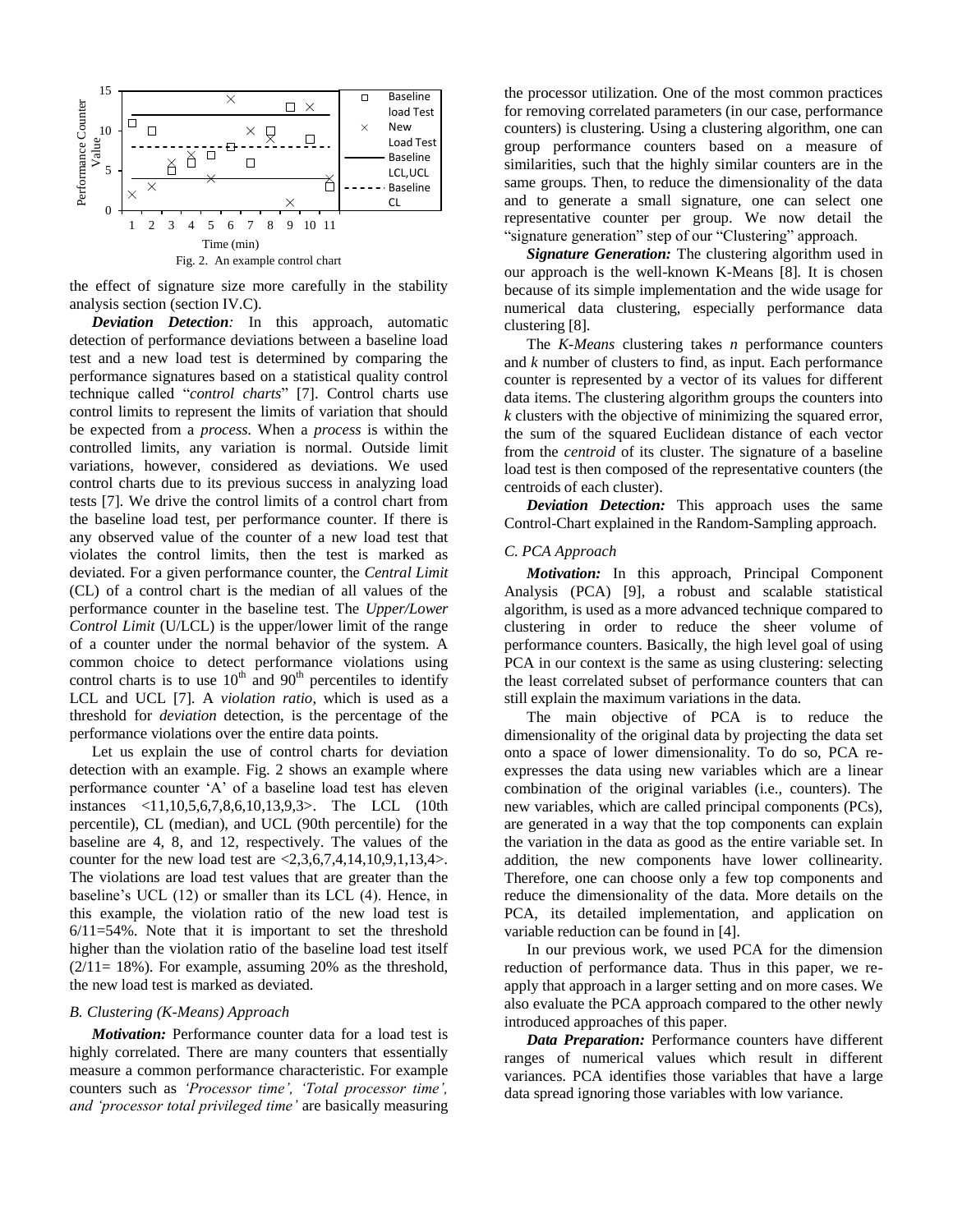|                 | Eigen | Variability |            | Rank           | PC              | Counter Variable Weight |       |
|-----------------|-------|-------------|------------|----------------|-----------------|-------------------------|-------|
| РC              | Value | (%)         | Cumulative |                |                 |                         |       |
| PC1             | 11.4  | 63.5        | 63.5       | 1              | PC1             | % CPU Time              | 0.974 |
| PC <sub>2</sub> | 2.4   | 15.2        | 78.7       | $\overline{c}$ | PC1             | % Disk Time             | 0.872 |
| PC <sub>3</sub> | 1.7   | 9.5         | 88.3       | 3              | PC <sub>1</sub> | Disk Write/sec          | 0.866 |
| PC4             | 0.9   | 5.1         | 93.4       | $\overline{4}$ | PC <sub>1</sub> | <b>Available Bytes</b>  | 0.746 |
|                 |       |             |            |                |                 |                         |       |
|                 |       | ŧ           |            | 5              | PC1             | Pages/sec               | 0.644 |
| <b>PC12</b>     | 0.1   | 0.0         | 100.0      | 6              | PC1             | Database Cache          | 0.433 |
|                 |       |             |            |                |                 | Request/Sec             |       |
|                 |       |             |            | 7              | PC <sub>2</sub> | Network Interface       | 0.212 |
|                 |       |             |            |                |                 | <b>Bytes Total/sec</b>  |       |

TABLE II. PRINCIPAL COMPONENT ANALYSIS TABLE III. PERFORMANCE **SIGNATURE** 

To eliminate PCA bias towards those variables with a larger variance, we standardized the performance counter via Unit Variance Scaling, i.e. dividing the observation of each counter variable by the variable's standard deviation [6]. Thus, after standardizing, the variance of each performance counter variable is equal to 1.0.

*Signature Generation:* Let us explain the signature generation phase with an example. Assume we have 18 performance counters and we want to generate a signature (with a reduced size) out of these counters. TABLE II shows the partial results of applying PCA to our example performance counter data. PCA projects the 18 counters into 12 PCs. The *eigenvalue* measures how much of the variation in the dataset is explained by each PC. For example, PC1 accounts for 11.431/18\*100=63.60% of the variability of the entire performance counter dataset. To reduce the number of variables, we need to decide on the minimum number of components (*top x*) among the 12 PCs that capture sufficient variability of our performance counter data. Deciding on the *top x* PCs is a challenging problem. In this paper, we use *"% Cumulative Variability"* for selecting the *top x* [9]. Based on [6], using a *90% Cumulative Variability* is adequate to explain most of the data with minimal loss in information. Thus we extract the first four PCs shown in TABLE II, as the *top x* component to represent our performance counter data. Now, the load test data can be represented by relatively few PCs (4 PCs in this example rather than the original 12 PCs or 18 original counters). After reducing the dimensions of the performance counter dataset, we decompose the top *x* PCs, i.e. PC1 to PC4 in the above example, using the *eigenvector decomposition* technique [6]. We decompose the PCs to map them back to the performance counters. Mapping is required because performance analysts are interested in performance counters not principal components. Each performance counter is given a weight between 0 and 1, in accordance to its association with a component. Association of a performance counter with a PC reflects the amount of variance that the counter adds to the PC, (i.e. the larger the weight of a performance counter the more it contributes to a PC). We use these weights to construct a performance signature by selecting the important performance counters from the *top x* components.

To select the important counters from the *top x* components, we kept the "weights" as a tuneable parameter.

Lowering the value of the 'weight' parameter leads to more performance counters being selected from PCs, hence a large signature is created. In this example, we set a low "weight" parameter=0.2 that yield top 7 counters. Tuning the parameter to 0.4 and 0.6 results in 6 and 5 counters TABLE III shows seven performance counters out of 18 that are selected and ranked according to their weights. These seven counters capture the most important characteristics of the respective load test and act as its performance signature.

*Deviation Detection:* After automatically creating the performance signatures from performance counter data of a baseline load test, our approach extracts the same set of performance counters from the "new tests". Next, the approach compares both sets of signatures. The comparison is based on the performance counter weights. If the performance counter weights of the baseline signature are different from the 'new load test', this mismatch in weights implies that the actual distribution(s) of the performance counters values in the two load tests are different. Hence, the approach marks the new load test as deviated.

Our previous study [10] showed that PCA, as a variancebased algorithm, requires at least 40 observations of performance counter values to create a performance signature. Therefore, the effectiveness of our PCA approach depends on the sampling intervals, set by the performance analyst. For example, by collecting performance counter samples (observations) per minute, our approach is able to detect performance deviations (if any occurs) after 40 minutes. However, if the sampling interval is set to every 5 seconds, the performance deviations are detected within 3.5 minutes time frame.

## *D. WRAPPER Approach*

*Motivation:* Random, clustering, and PCA approaches are all unsupervised approaches. To have a more thorough empirical study, we introduce our WRAPPER approach. It requires the intervention of the performance analyst in the data preparation phase and thereby is supervised and may be considered as a semi-automated approach.

*Data Preparation:* Similar to the unsupervised approaches, the performance counter data of the supervised approach needs to be sanitized from missing and empty performance counter variables. Moreover, specifically for the supervised approach, the performance counter data of the baseline load test needs to be labeled as *passed* or *failed* for each normal and anomalous observation respectively. The data is expected to be labeled once by the load testers/performance analyst, based on their experience and previous load test results. Thus, labeling is done once and it is used several times later on. Note that both the baseline test and the new test should be sanitized in the data preparation phase. However, only the baseline test needs to be labeled once manually.

*Signature Generation:* In this approach, we use a wrapper-based attribute selection technique [11] for signature generation (WRAPPER). Wrapper-based attribute selection has shown promising results in the software engineering literature [11]. However it is concluded in [12],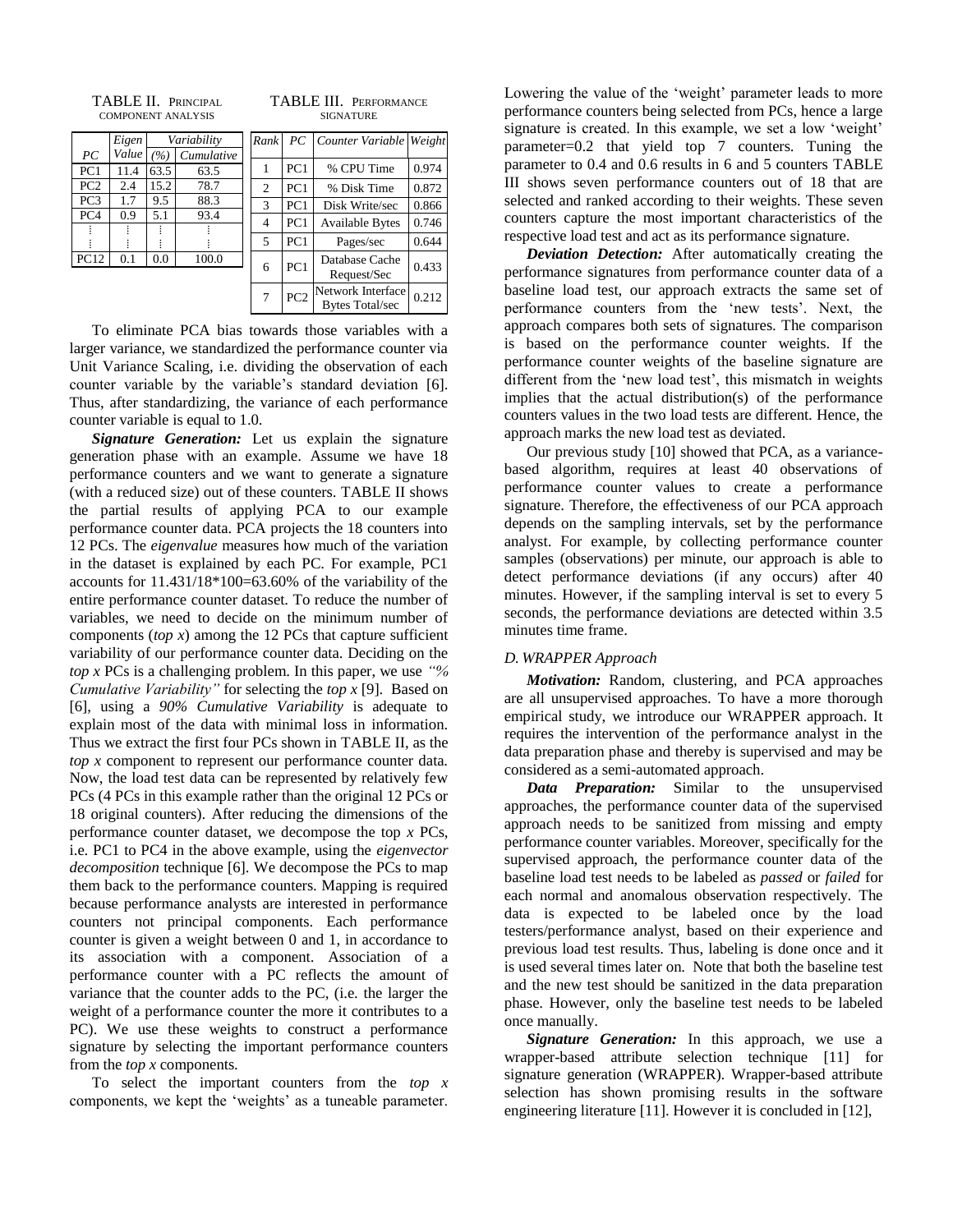TABLE IV. IDENTIFYING IMPORTANT PERFORMANCE COUNTERS

|        | No Performance Counter Variables | $10$ -Fold     | $Count =$ | $\frac{0}{0}$ |
|--------|----------------------------------|----------------|-----------|---------------|
|        |                                  | Selection      | 5         | Freq>20       |
|        | % CPU Time                       | 10             |           |               |
| 2      | % Disk Time                      | 10             |           |               |
| 3      | Disk sec/Write                   |                |           |               |
| 4      | <b>Available Bytes</b>           | $\overline{2}$ |           |               |
| 5      | Pages/sec                        | 5              |           |               |
| 6      | Database Cache Request/Sec       |                |           |               |
| $\tau$ | Network Interface Bytes          | 5              |           |               |
|        | Total/sec                        |                |           |               |
| 8      | % CPU Idle Time                  | 6              |           |               |
| 9      | Datagram Rec/sec                 |                |           |               |
|        |                                  |                |           |               |
|        | 18 Avg. Disk Read Queue Length   |                |           |               |

that there is no "one best attribute selection" approach that works for any type of data. Our WRAPPER approach is the first attempt for applying an attribute selection on performance counters of large scale systems, which can be studied more in the future. Due to the lack of space, interested readers are advised to find the complete description of a wrapper-based attribute selection approach in [11]. In a nutshell, in this technique, a search algorithm (e.g., a greedy or genetic search algorithm) is usually used to optimize the selection of the subset of the attributes, with respect to the accuracy of their prediction. The accuracy of a subset is measured by a prediction model, e.g., OneR, decision tree, or regression model.

In this paper, we use a very basic wrapper-based attribute selection (OneR - genetic search), which can potentially be improved in future experimentations. OneR is chosen as the most basic prediction model. We use a genetic search implemented in Weka to maximize the prediction accuracy of the subset. Basically, the fitness function of the Genetic search is the accuracy of the OneR model made by the selected attributes. To keep our WRAPPER approach as the most basic supervised approach, we did not tune the parameters for the Genetic search. We simply reused Weka"s recommended values (crossover probability=0.6 and mutation probability=0.033, maximum generation=20, and population size=20). The attribute selection is validated by a standard 10-fold cross validation process, which starts by partitioning the input performance counter data to 10 folds. The wrapper selection algorithm takes one partition (fold) at a time as the test set and trains on the remaining nine partitions. The output of applying the wrapper-based attribute selection on each fold is a set of performance counters. These counters are the best performance deviation predictors recommended by the WRAPPER approach.

We then select the *top k* performance counters, which are selected most in the 10 folds. These *top k* counters form the performance signature for the corresponding load test. The frequency for each performance counter variable is calculated based on the number of times it appears in the folds divided by the total number of folds. Selecting the *top k* is based on one of the two heuristics: "% Frequency", i.e., the minimum percentage of times that the performance

counter is selected in the 10 folds, or "Count", i.e., the exact number of counters desired. TABLE IV shows the results of our supervised signature generation for the same example of performance counter data used in section II.C. In TABLE IV, we show two signatures which are generated by: a) specifying *Count=5*, which results in a signature consisting of performance counters 1, 2, 5, 7 and 8, and b) specifying frequency as *%Frequency>20*, which results in the performance counters that appear in at least three folds, out of 10 folds, i.e. performance counters 1, 2, 5, 6, 7 and 8. We choose *%Frequency>20* to be consistent with the 80% of *top k* performance counter selection by setting weight parameter to 0.2 in the PCA approach.

*Deviation Detection:* In this phase, the observations for the performance counters of the signature are extracted from the baseline load test. Then the extracted data is given to a logistic regression [13], as a training set, to build a classification model for performance anomaly detection. Finally, the signature's observations from the new load test are classified into *passed* or *failed* using the regression model. The logistic regression is chosen as a basic and state of practice technique in the classification and prediction literature in software engineering [13] and can be switched with any other classification technique that shows better results in future experimentations.

## III. CASE STUDY

The main goal of this case study is to investigate and compare the effectiveness of our approaches for analyzing the load test result of large scale systems. So we shape our goal as this research question:

# *RQ. How effective are our signature-based approaches in detecting performance deviations in load tests?*

*Motivation:* An approach with low recall won"t be adopted in practice since it fails to detect many of existing deviations. An approach that produces results with high recall and low precision is not useful either since it floods the performance analysts with too many false positives. An ideal approach should predict a minimal and correct set of performance deviations. We evaluate the performance of our approaches using precision, recall and F-measure.

# *A. Subjects of Study and Environment Setup*

TABLE V lists the systems studied in this paper. In this section, we describe the environment setup for these systems.

*The Industrial System:* We used a subsystem of an ultra large industrial software system in the domain of telecom that supports millions of concurrent users.

TABLE V. THE SUBJECTS OF THE STUDY

| No | System      | Domain   | Type of Data                   |  |  |
|----|-------------|----------|--------------------------------|--|--|
|    | Industrial  |          | Production data                |  |  |
|    | System      | Telecom  | Data from our experiments on   |  |  |
|    |             |          | the company's testing platform |  |  |
|    |             | Е-       | Data from our experiments      |  |  |
|    | Open Source | commerce | with an open source            |  |  |
|    |             |          | benchmark application          |  |  |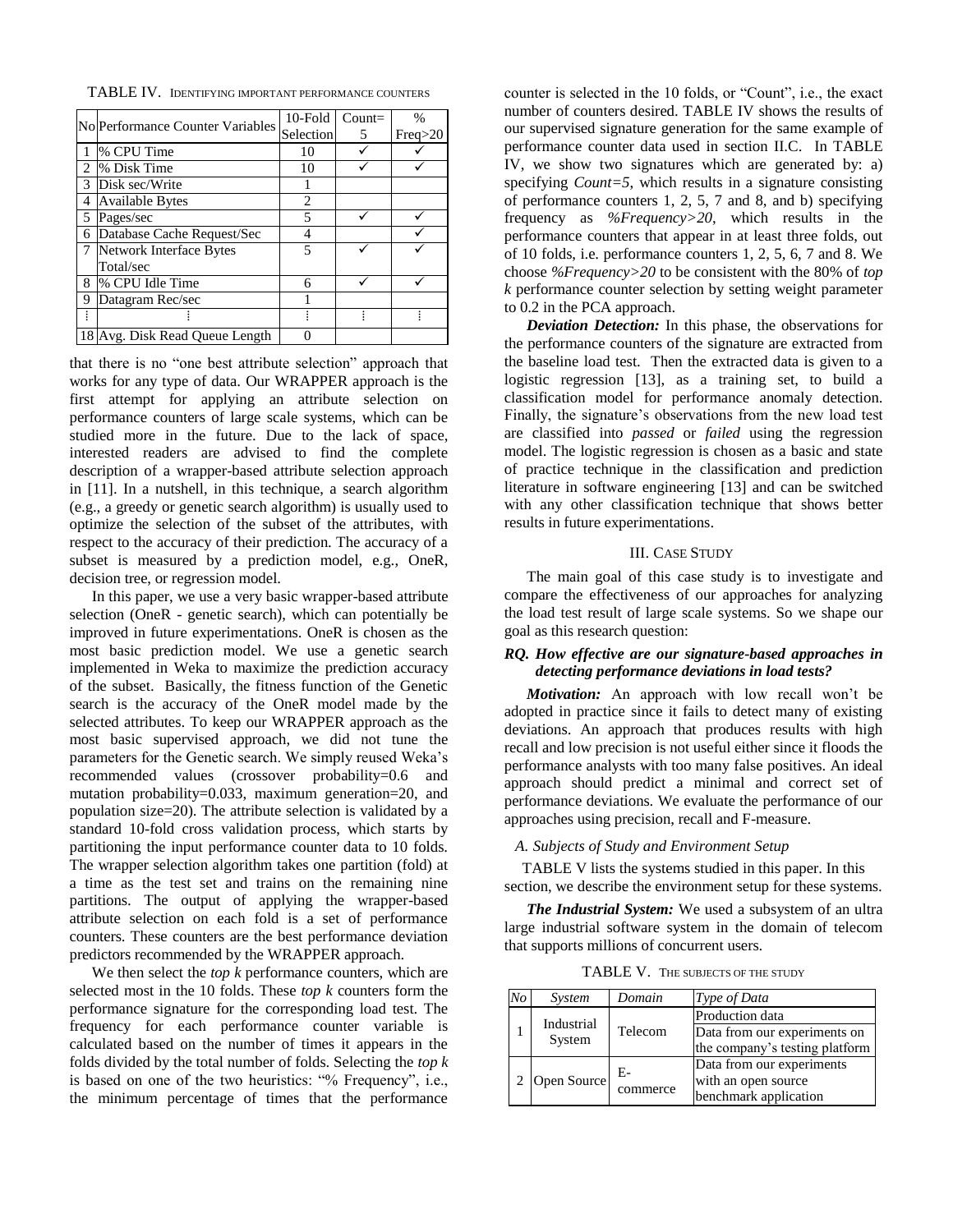TABLE VI. FAULTS INJECTED IN OUR LOAD TEST EXPERIMENTS

| Category             | <b>Failure Trigger</b>   | Faults                  | Exp. Id                     |  |  |
|----------------------|--------------------------|-------------------------|-----------------------------|--|--|
|                      | Resource                 | 1. CPU Stress           |                             |  |  |
| Software<br>Failures | Exhaustion               | 2. Memory Stress        | $\mathcal{D}_{\mathcal{L}}$ |  |  |
|                      | <b>System Overload</b>   | 3. Abnormal Workload    | 3                           |  |  |
|                      | Configuration            | 4. Misconfigured Load   |                             |  |  |
|                      | Errors                   | Generator               |                             |  |  |
| Operator<br>Errors   |                          | 5. Interfering Workload | 5                           |  |  |
|                      | <b>Procedural Errors</b> | 6. Unscheduled          |                             |  |  |
|                      |                          | Replication             | 6                           |  |  |

TABLE VII. LOAD TEST CONFIGURATION FOR DELL DVD STORE (DS2)

| Parameter                                       | Value  |
|-------------------------------------------------|--------|
| <b>Testing duration</b>                         | 1 hour |
| Number of driver (load generator) threads       | 50     |
| Startup request rate (load ramp-up rate)        |        |
| Think time (time to complete an order)          | 30 sec |
| Database size                                   | 100MB  |
| Percentage of new customers                     | 15%    |
| Average number of searches per order            |        |
| Average number of items returned in each search |        |
| Average number of items per order               |        |

We obtained two sets of load test counter data for their subsystems.

- *a) Production data:* obtained from the performance repository of the industrial system under study. The load testing is performed by the company experts.
- *b) Testbed data:* obtained during a load test conducted by us using the company"s testbed.

*The Open Source System:* The second system under study is Dell DVD Store (DS2) application, which is an open source prototype of an online e-commerce website. It is designed for benchmarking Dell hardware. It includes basic e-commerce functionalities such as user registrations, user login, product search and purchase. DS2 consists of a backend database component, a web application component, and a driver program (load generator). DS2 has multiple distributions to support different languages such as PHP, JSP, and ASP and databases such as MySQL, Microsoft SQL server, and Oracle. In this case study, we use the JSP distribution and a MySQL database(s). The JSP code runs in a Tomcat container. Our load consists of a mix of transactions, including user registration, product search and purchases. The configuration of our DS2 load generator for the baseline load test in our experiments is listed in Table VII, to enable the replication of our experiments.

## *B. Fault Injection*

To study our approaches on realistic situations, we must evaluate them in the presence of representative faults. To do so, we first need to choose the category of faults, e.g. software failures, hardware failures and operator/human errors. Secondly we need to decide on the failure triggers for each category, e.g. software failures could be triggered by resource exhaustion, logical errors or system overload. Pretet [14] performed a detailed study on failure occurrences in an enterprise web service system and concluded that 80% of the

failures are due to software failures and human errors. Therefore, in this paper, we use these categories for our experiments. Pretet have also listed the seven most common triggers for software failures and human error failures. Among them, we used four failure triggers that fit into our load test experiments, which are listed in Table VI. Below, we explain why we choose the failure triggers listed in Table VI and their relation to load testing.

*Resource Exhaustion:* Large enterprises report resource exhaustion as one of the fundamental field problems [15]. Researchers, also, have identified that post deployment problems are rarely due to functionality errors, rather, they are often due to resource saturation problems causing applications not to respond fast enough, crash, or hang under a heavy load.

*System Overload:* Performance analysts often have to run numerous tests for every release or build of an application for specific workloads under particular hardware and software conditions [3]. They have to carefully analyze the test to ensure that the system is not overloaded and is meeting its desired SLA, e.g., response time or latency.

*Configuration Errors:* One of the most common reasons of load test failures is the misconfiguration of an application under test or its execution environment. For example, databases, web servers or load generators may be misconfigured due to time pressure or complex configuration.

*Procedural Errors:* Procedural errors are the second major source of failures in the operator error category [14]. Load test procedural errors happen when the analyst/tester does not follow guidelines and processes for conducting a load test. For example, the tester forgets to restart a web service or to initialize database tables before the start of a load test. Similarly one of the most common causes of triggering procedural errors in large scale systems is when a tester forgets to suppress/change the schedule of background interfering loads, e.g. the start of the antivirus or a database replication during the course of a load test [16].

# *C. Experiment Design*

We designed seven experiments to answer our research questions. We used the framework of Thakkar [15] to automate the load tests and to ensure that the environment remains constant throughout the experiments. We used Thakkar framework due to its simplicity and previous success in practical performance testing [15].

Except for experiment 7, which consists of production data obtained from the industrial partner, all other load test experiments are repeated 10 times to ensure the consistency among our findings. The ramp-up and ramp-down (warm up and cool down) periods were excluded from the load test analysis, as the system usually is not stable at these periods. We used windows tool to collect the performance data periodically after every 10 seconds (sampling interval). This means that each industrial experiment conducted on the testbed has 2,880 observations as these tests lasted for 8 hours. However, all the experiments conducted on the DS2 benchmark application are one-hour tests and contain 360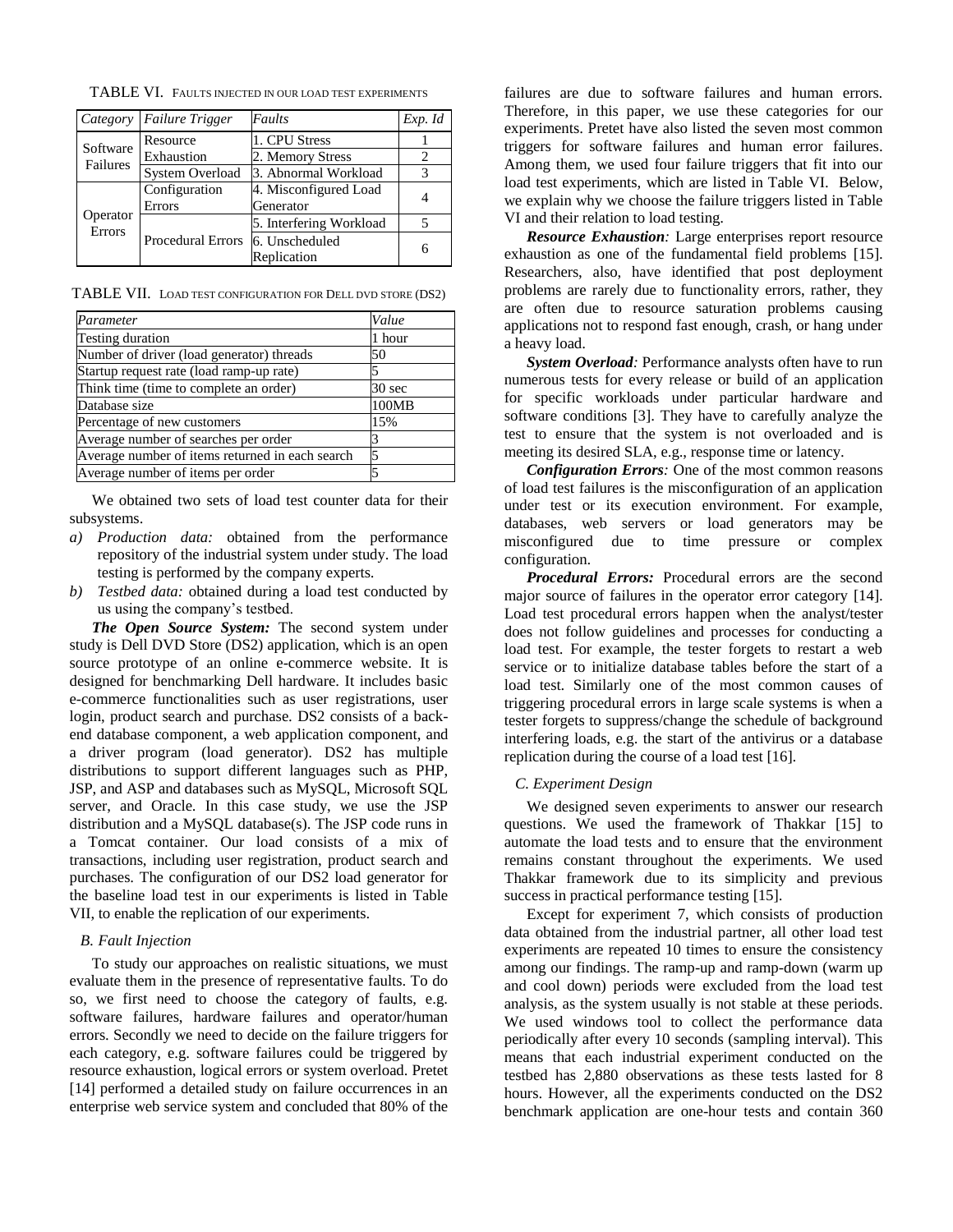observations per performance counter. We now detail the settings of each experiment for the faults listed in TABLE VI.

*Experiment 1 (CPU Stress):* Experiment 1 investigates the software failure category by triggering resource exhaustion. For experiment 1, we ran a load test with a baseline workload. Then we slowed down the CPU of the web server using a CPU stress tool, known as *winThrottle* [17]. We choose *winThrottle* over other CPU stress tools because it is an open source tool and can use features in system hardware that directly modify the CPU clock speed, rather than using software "*delay loops*" or "*HLT instructions*" to slow down the machine.

*Experiment 2 (Memory Stress):* For experiment 2, we conducted a load test with the same workload as the baseline load test, but injected a memory bug into the webserver using a customized open-source memory stress tool called *EatMem* [18]. The tool allocates a random amount of available memory at recurring intervals to mimic a memory leak.

*Experiment 3 (Abnormal Workload):* This experiment is conducted using the DS2 system. We trigger a system overload, the second common failure trigger identified by Pretet [14]. This experiment keeps the workload-mix constant and increases the execution rate of our workload to 4X, i.e. four times as the baseline configuration.

*Experiment 4 (Misconfigured Load Generator):* This experiment uses the testing platform to mimic the problems resulting from misconfiguration of the load generator. Therefore, we configure the load generator to push a different workload-mix than the baseline workload.

*Experiment 5 (Interfering Workload):* This experiment aims to trigger a procedural error for a load test. We created an interfering background workload fault, where the tester forgets to reschedule an antivirus scan that conflicts with the timing of the load test. We scanned one of the web server machines with an antivirus every 10 minutes for 3 minutes over the course of one hour to perturb the main workload.

*Experiment 6 (Unscheduled Replication):* This experiment also aims to trigger a procedural error for a load test. We mimic the scenario where the tester forgets to reschedule the database replication over the course of a load test. We set the replication time to coincide with the start and stop time of the load test*.* 

*Experiment 7 (Production Data):* This experiment was conducted on the production data. Performance analysts gave us two sets of performance counter data: a baseline and a deviated load test, without revealing the type of faults.

# *D. Measuring the Effectiveness of Our Proposed Approaches*

To evaluate the effectiveness of our approaches, we use the following measures: Precision, Recall and F-Measure. Precision is the ratio between correctly detected performance deviations and predicted performance deviations between the two load tests. Recall is defined as the ratio between the number of correctly detected performance deviations and the number of actual performance deviations for a load test. F-



Fig. 3. Illustration of our effectiveness measures

measure is defined as a harmonic means of precision and recall. F-Measure =  $(\alpha + 1) * Precision * Recall/(\alpha *$ Precision + Recall). The value of alpha  $(\alpha)$  ranges between 0 and infinity to give varying weights for recall and precision. For example, in this paper, to indicate that recall is as important as precision, alpha has a value of 1.0. These definitions are directly applied to the output of the control chart (random and clustering- approaches) and logisticregression (WRAPPER approach), where the classifications are done per observation (i.e., for each observation, one can define whether the prediction is true or false positive).

However, the PCA approach cannot predict performance deviations for one single observation. Since as noted earlier, PCA requires a certain minimum number of observations to construct a performance signature [16].

Therefore, throughout our load test analysis with the PCA approach, we divide the load test into time intervals. Fig. 3 shows a performance counter data of two load tests. The performance counter data for each load test is divided into equal time intervals from t1 to t10. For load test-2, a failure is injected during time intervals t3, t4 and t5.We use Fig. 3 as an example to explain how we can measure the precision and recall of the PCA approach. An ideal approach should only report the intervals at which the deviations occurred  $O = \{t3, t4, t5\}$ . Assume we take Test-1 as a baseline and apply the PCA deviation detection approach on Test-2 and detect performance deviations between two tests at time intervals  $P = \{t1, t2, t3, t4\}$ . Based on these definitions we define: Recall = |P∩O|/|O| and Precision = |P∩O|/|P|. Therefore, in the above example, Recall= $2/3=0.67$ , Precision=2/4=0.5, and F-Measure=0.57.

## *E. Case Study Results*

We report our findings regarding our research question:

## *RQ1. How effective are our signature-based approaches in detecting the performance deviations in load tests?*

The results of the four approaches (Random:R, Clustering:C, PCA:P, and WRAPPER:W) for all seven experiments are reported in TABLE VIII in terms of precision, recall and F-measure (for the first six experiments the values are the average of the 10 runs per experiment). The "*Total Counter*" column in TABLE VIII shows the total number of performance counters collected for the corresponding experiment. The "*Sig. Size*" column represents the number of performance counters in the signature for each approach. The choice of *Sig. Size* is based on two factors. The main constraint on the size comes from practicality. As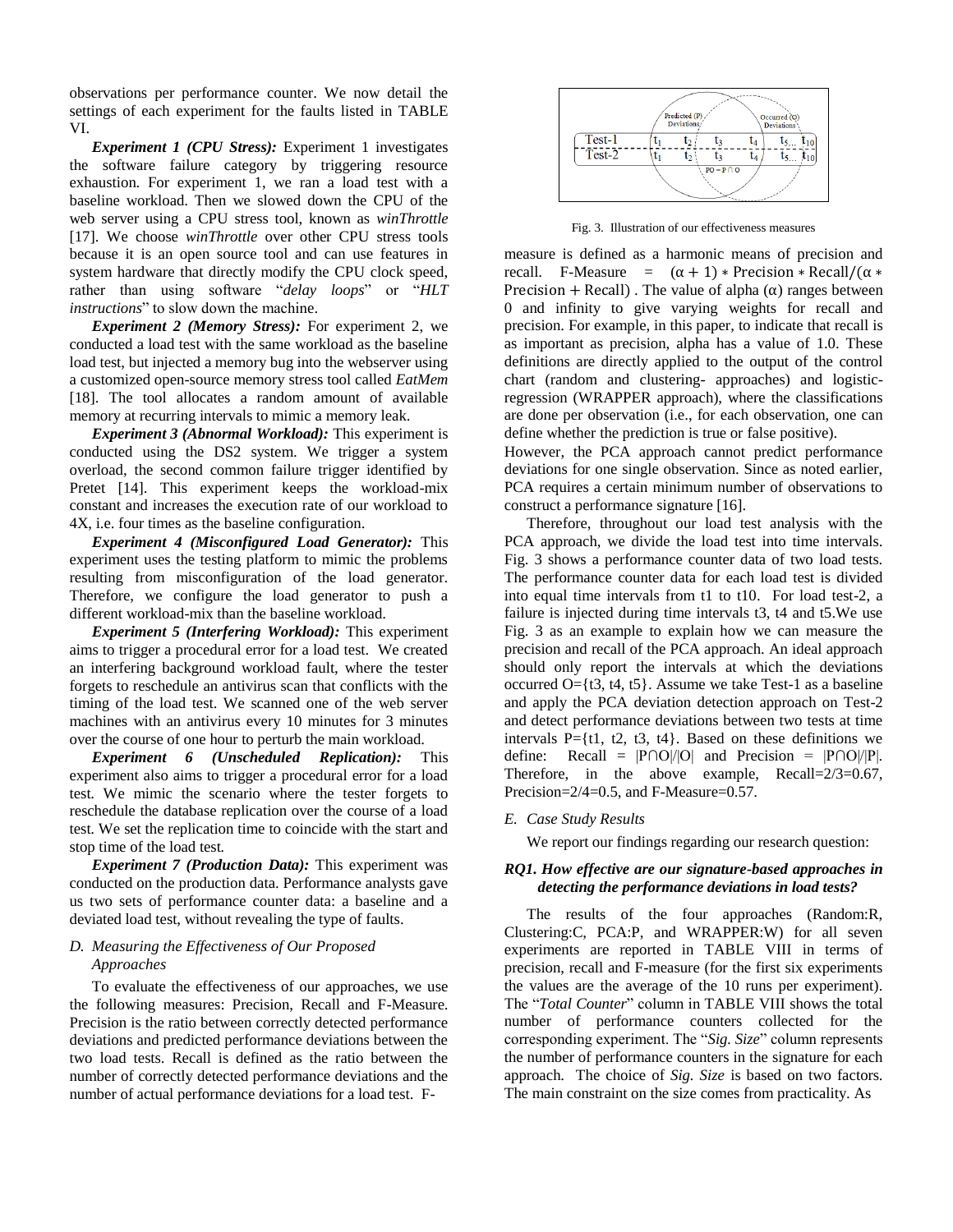| Exp.   | Precision |      |      | Recall |      |      | F-Measure |            |      |      | Sig. Size | <b>Total Counter</b> |    |     |
|--------|-----------|------|------|--------|------|------|-----------|------------|------|------|-----------|----------------------|----|-----|
|        | W         | D    | R    | $\sim$ | W    | D    | R         | $\sqrt{ }$ | W    | D    | D         | $\sim$<br>◡          |    |     |
|        | 0.99      | 0.88 | 0.2  | 0.69   |      | 0.8  | 0.77      | 0.79       | 0.99 | 0.84 | 0.32      | 0.74                 | 20 | 220 |
| $\sim$ | $_{0.88}$ | 0.81 | 0.2  | 0.7    | 0.87 | 0.9  | 0.69      | 0.8        | 0.87 | 0.85 | 0.31      | 0.75                 | 20 | 220 |
|        | 0.94      | 0.66 | 0.27 | 0.69   | 0.91 | 0.8  | 0.79      | 0.75       | 0.92 | 0.72 | 0.40      | 0.72                 | 20 | 220 |
|        | 0.98      | 0.5  | 0.22 | 0.32   | 0.92 | 0.8  | 0.74      | 0.75       | 0.95 | 0.62 | 0.34      | 0.45                 |    | 18  |
|        | 0.95      |      | 0.29 | 0.7    | 0.92 | 0.8  | 0.76      | 0.82       | 0.93 | 0.89 | 0.42      | 0.76                 | 15 | 110 |
|        | 0.92      | 0.9  | 0.18 | 0.7    | 0.95 | 0.9  | 0.69      | 0.82       | 0.93 | 0.90 | 0.29      | 0.76                 | 20 | 110 |
|        |           | 0.9  | 0.2  | 0.79   |      | 0.9  | 0.72      | 0.8        |      | 0.90 | 0.31      | 0.79                 |    | 92  |
| Avg.   | 0.95      | 0.81 | 0.22 | 0.65   | 0.94 | 0.84 | 0.73      | 0.79       | 0.94 | 0.82 | 0.34      | 0.71                 | 16 | 141 |

TABLE VIII. THE EFFECTIVENESS OF SUPERVISED AND UNSUPERVISED DEVIATION DETECTION APPROACHES FOR LOAD TESTING WITH SMALL FINGERPRINT



Fig. 4. Effectiveness of supervised (WRAPPER) and unsupervised (PCA) approaches over signature size for representative examples

discussed, performance analysts of our industrial partner advised us that they consider 20 performance counters as a maximum manageable size in the analysis of load tests. Any increase in the number of performance counters beyond 20 negatively affects the human capability to effectively conduct root-cause analysis in limited time. Based on their input, we limited the signature size to maximum of 20 performance counters. The other factor that affects the size of signatures is the method that our PCA approach uses for signature generation, the*"% Cumulative Variability"*. As discussed in II.C, we set the PCA threshold for selecting counters from PCs as 0.2 to extract 80% of cumulative variation in the counters.

We apply the same threshold for the WRAPPER signature generation to get the counters represented in the 80% of the folds. Finally, we set the common signature size for all approaches per experiment as the minimum of  $\langle 20, 1 \rangle$ the PCA"s signature size using 0.2 threshold, the Wrapper"s signature size using 80% threshold>. TABLE VIII shows that "*Sig. Size*" ranges from 5-20 in the seven experiments. Regardless of the signature size per experiment, we want to evaluate the effectiveness of our approaches on deviation detection. The results show, as expected, Random deviation detection has the lowest effectiveness (precision, recall, and the F-measure). Among the clustering and PCA approaches, the PCA approach almost always performs significantly better. Comparing the supervised approach (WRAPPER) and the best unsupervised approach (PCA) we can see that the supervised approach dominates the unsupervised approach in terms of precision, recall, and the F-measure. The next observation from the results is the excellent balance of high precision and recall of both the WRAPPER and PCA approaches (on average 0.95, 0.94 and 0.81, 0.84 respectively). However, the supervised approach (WRAPP-

ER) is still more effective than the best unsupervised approach (PCA).

## IV. DISCUSSION

We now discuss the practical differences between our best unsupervised (PCA) and supervised (WRAPPER) approaches.

## *A. Manual Overhead*

The WRAPPER approach outperforms the PCA approach in terms of precision/recall. However, WRAPPER requires all observations of the baseline performance counter data to be labeled as *passed*/*fail*ed. Such labeling is required for the training of this supervised approach. In practice, however, this is an overhead for analysts that rarely have time to manually mark each observation of the performance counter data. Therefore, tool support is needed to help analysts partially automate the labeling, whereas, the PCA approach does not require any such human intervention.

## *B. Real Time Analysis*

We refer "real-time analysis" as the ability of an approach to process the performance counter data as it arrives, in order to detect performance deviations. The WRAPPER approach is more real-time than the PCA approach. The WRAPPER approach detects the load test performance deviations on a per-observation basis. Whereas, the PCA approach requires a certain amount of observations (wait time) before it can detect any performance deviations for a load test [10].

## *C. Stability*

We refer to "stability" as the ability of an approach to remain effective while its signature size is reduced. We find that the WRAPPER approach is more stable than the PCA approach. This means that a slight increase/decrease of its signature size smoothly increase/decrease the effectiveness of the approach. To investigate the stability of the approaches, we plotted (only for Exp-1 and Exp-2 for the sake of space limitations) the F-measure over signature size, from size 1 to the size selected by each approach, covering 80% of the variation (0.2 for the PCA variation threshold and 80% for the WRAPPER frequency threshold). As shown in Fig. 4, the WRAPPER approach exhibits a very smooth decrease (stable), when reducing the signature size, for most of the experiments. However, the PCA approach has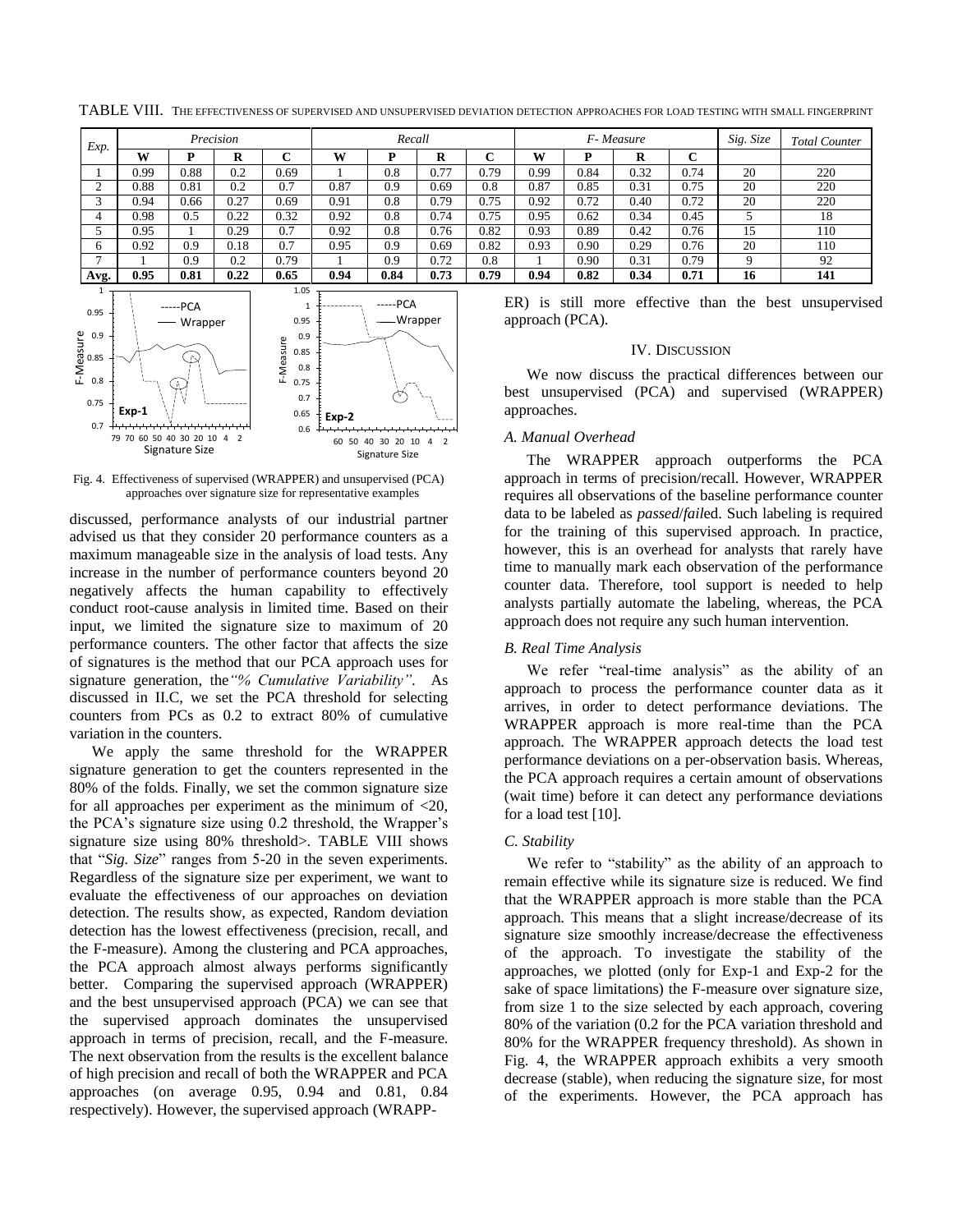drastically sharp drops in effectiveness as the signature size is reduced. In addition, unlike the WRAPPER approach, in many cases (circles in Fig.4), decreasing the signature size(s) results in an increase of its effectiveness, followed by a sudden drop (unpredictable trend). Instability of the PCA approach with respect to reducing the signature size affects its practicality. As a first step to explore the stability differences between the proposed approaches, we looked into the selected performance counters of the signatures provided by the WRAPPER and PCA approaches. We compared the signatures of the WRAPPER and PCA approaches for all seven experiments (with signature sizes generated by the 0.2 and 80% thresholds for the PCA and WRAPPER approaches respectively). On average (for our seven experiments), the performance signatures of both approaches share 80% common performance counters. On a closer look, we found that 20% of the performance counters were different because each approach picked up the important performance counters at different granularities within the same category. We illustrate what granularity and category means by a real example from the case study. In experiment 1, where we stressed the CPU of the database servers, the WRAPPER approach picked one of the performance counters that exactly captures the processor time for the MySQL server of the database machine. Whereas, the PCA approach picked up a performance counter at a coarser granularity, i.e., the total processor time for the database machine. Both of these performance counters are essentially measuring the same category, i.e. CPU, but at different granularity. Therefore, the difference between the granularities of the performance counters in the two signatures might be a possible reason for the differences in their effectiveness.

In addition, we found that the order of the 80% common performance counters is different in the PCA and WRAPPER signatures. In the PCA signature, the performance counters are ranked based on their weights in the PCs. Whereas, the WRAPPER approach ranks the performance counters based on which performance counters are selected the most in the 10 folds during the prediction step. Since the regression technique used by our WRAPPER approach is sensitive to the ordering of the variables, this difference in the ordering might be another possible cause for the differences between the effectiveness of these two approaches, which again requires further studies.

## V. LIMITATIONS AND THREATS TO THE VALIDITY

*Hardwar Differences:* In practice, large scale systems have many testing labs (testbeds) to run multiple load tests simultaneously to speed up the testing. Labs may have different hardware. Therefore, if the baseline load test was conducted in one lab, and another similar load test, without any performance deviation, is conducted at different lab, our approaches may interpret them as deviated from each other. Recent work by Foo [5] proposes several techniques to overcome this problem.

*Sensitivity:* We can tune the sensitivity of our approaches to uncover small fluctuations. For example, in the WRAPPER approach, the labeling phase by the analyst decides how big the deviation should be to be flagged. In the PCA approach, the threshold that decides whether two performance counter weights in the signatures are the same or not is the tuner. Finally, in the control chart, the LCL and UCL values define the deviations. Though lowering sensitivity reduces false alarms, it may overlook some important outliers. However, this is a general problem and an automated technique, generally, cannot decide whether a given outlier is a noise or an important deviation, only based on performance counter data.

*Construct Validity:* Since our approaches are evaluated, in six out of seven experiments, based on injected faults, we tried to reduce the construct validity threat by being systematic with the fault injection process. Despite our careful fault injection mechanism, the types of the injected faults may not be fully representative of real faults.

*Internal Validity:* This study required various sets of configurations (test environment settings), implementations (supervised and unsupervised signature generations), and data analysis (data handling and statistical analysis). Therefore, to reduce the internal validity threat we used existing frameworks (e.g., Thakkar framework for automating the load test executions), tools (e.g., Weka for implementing the WRAPPER approach) and packages (e.g., R statistics packages for PCA implementation study).

*Conclusion Validity:* Experiments 1-6 are executed 10 times each and the average of the results is taken for comparison among different approaches. However, the differences among the approaches might be by chance due to random nature of the experiments. We plan to extend the study with more runs per experiment so that statistical significant test can be meaningfully applicable.

*External Validity:* We used one large industrial and one open source benchmark application to reduce the threat. But, our approaches cannot be generalized to any other systems especially in other domains without its replication.

## VI. RELATED WORK

How to automate performance monitoring and analysis of an enterprise system is not a new problem. However, there is little work done in pre-diagnosis (load, stress and performance regression testing) of performance problems in large scale systems. Most of the work in the literature is postdeployment centric, focusing on automatic field problem diagnosis and monitoring techniques. Our work is predeployment centric and aims to uncover performance problems in a load test.

The closest work to us, i.e., load test analysis, is the work done by Jiang [3] and Foo. [5] to automate the analysis of load test results. Unlike our work, Jiang relies on execution logs [3]. The execution logs capture detailed information. However, such logs are vendor and application specific. This means, that different subsystems in a large scale system (e.g. web servers, databases, and mail servers) produce a variety of execution logs, each with different levels of information and formats. Whereas, the performance counters data,